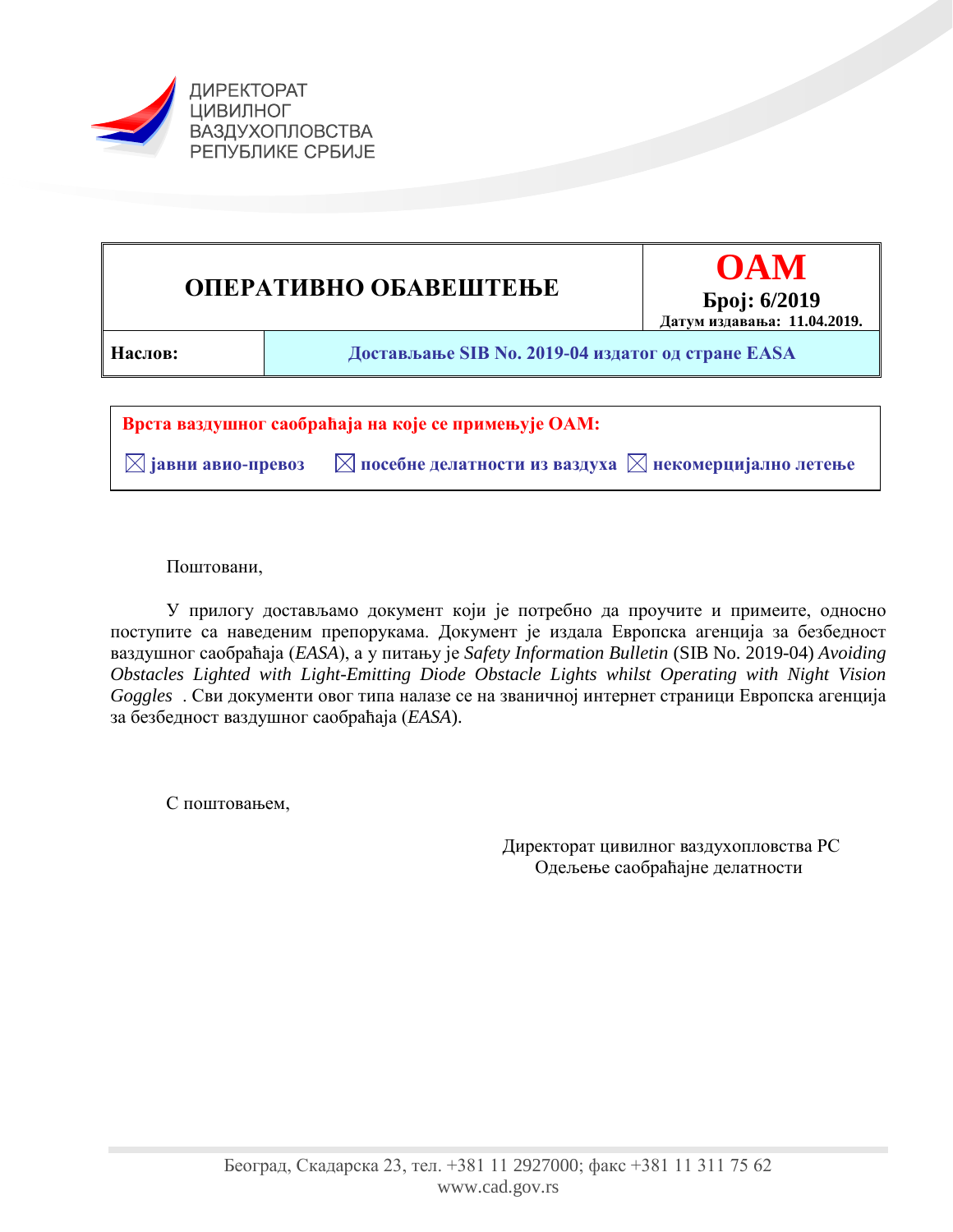

# **Safety Information Bulletin Operations**

**SIB No.: 2019-04**

**Issued: 28 February 2019**

# **Subject: Avoiding Obstacles Lighted with Light-Emitting Diode Obstacle Lights whilst Operating with Night Vision Goggles**

# **Ref. Publications:**

- Commission Regulation (EU) No [965/2012](https://eur-lex.europa.eu/legal-content/EN/TXT/?qid=1499960916767&uri=CELEX:02012R0965-20170322) dated 05 October 2012 on Air Operations (Air OPS Regulation), more specifically: Annex V – Part-SPA, subpart H: helicopter operations with night vision imaging systems (NVIS) and related AMCs and GMs.
- Federal Aviation Administration (FAA) [SAFO18010](https://www.faa.gov/other_visit/aviation_industry/airline_operators/airline_safety/safo/all_safos/media/2018/SAFO18010.pdf) dated 09 December 2018 on "Procedures for Avoiding Obstacles Lighted with Light-Emitting Diode (LED) Obstruction Lights While Utilizing Night Vision Goggles (NVG)".
- [FAA SAFO09007](https://www.faa.gov/other_visit/aviation_industry/airline_operators/airline_safety/safo/all_safos/media/2009/SAFO09007.pdf) dated 03 June 2009 on "Night Vision Goggle (NVG) Advisory Pertaining to Certain Red Colour Light Emitting Diodes (LED)".

# **Applicability:**

Air operators and competent authorities.

### **Description:**

Some red obstacle lights that are clearly visible to the naked eye are not visible to NVGs. These obstacle lights employ LED instead of traditional incandescent sources. The use of LED is becoming more common for almost all lighting applications because of their extensive life time and low energy consumption.

Aviation red light ranges from about 610 nm (nanometres) to 700 nm, and NVGs approved for civil aviation (having a Class B Minus Blue Filter) are only sensitive to energy ranging from 665 nm to about 930 nm. LED have a relatively narrow emission band (around 630 nm +/- 20 nm) and that band is below the range in which NVGs are sensitive and LED do not emit infrared energy like incandescent lights for obstacle red light.

In general terms, NVG users should be aware that LED obstacle lighting systems falling outside the combined visible and near-infrared spectrum of NVG (approximately 665 to 930 nm) will not be visible to their goggles. Crews that use NVGs should be extra cautious when flying near obstacle areas and to report any hazardous sites to their competent authority.

Guidance Material (GM) GM1 to SPA.NVIS.140 Information and documentation, paragraph 4.4.1.1.3 - Unaided scan, already explains that under certain conditions, an unaided scan can be as important as the others (NVG scan, instrument cross check scan). For example, it may be possible to detect distance and/or closure to another aircraft more easily using unaided vision, especially if the halo caused by the external lights is masking aircraft detail on the NVG image.